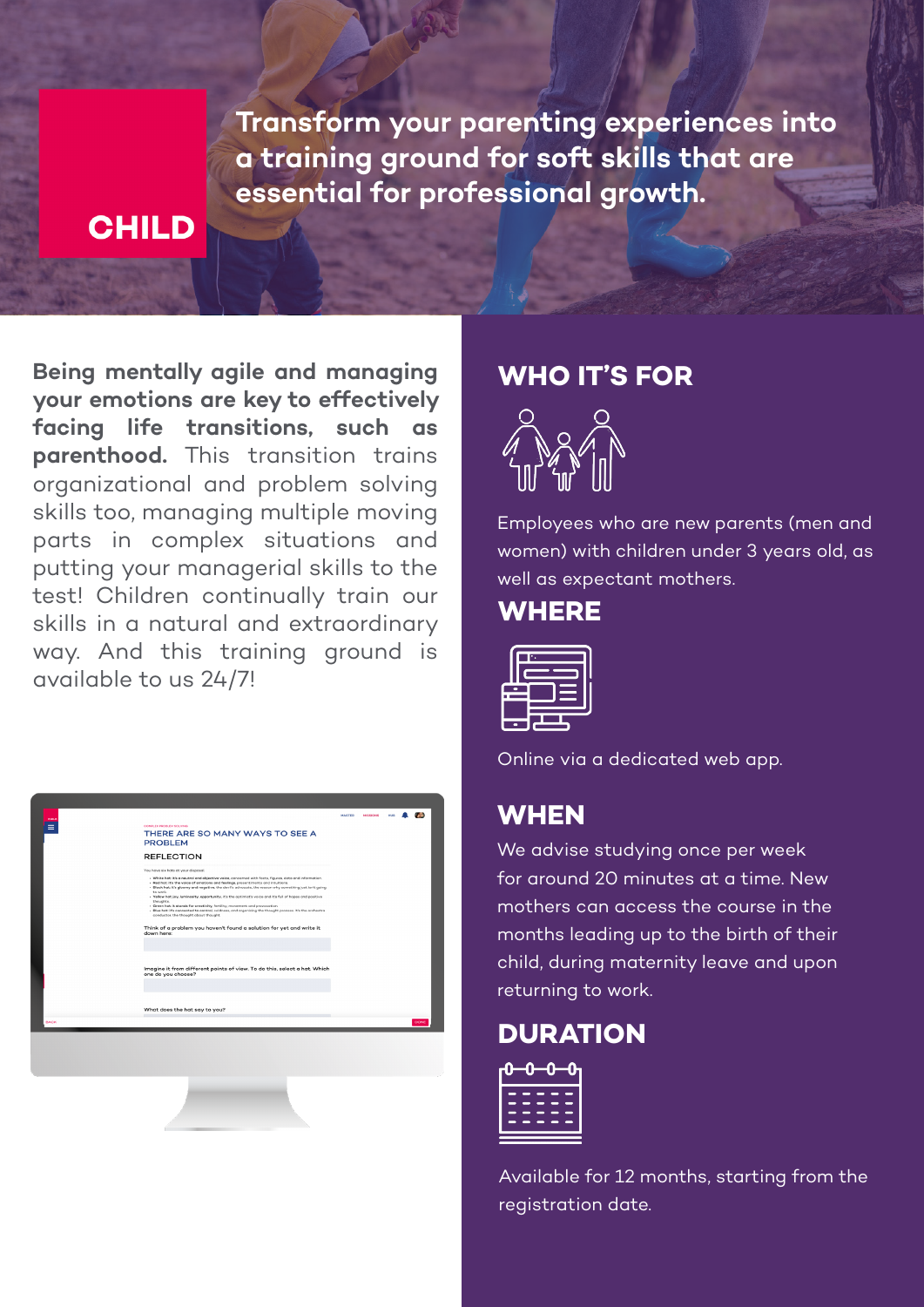## **WHAT THE PROGRAM OFFERS**

| <b>TRAINING</b><br><b>MODULES</b>      | Micro-learning modules with reading materials, media, self-evaluation<br>questionnaires and open questions that stimulate reflection.                                                                                                                                                               |
|----------------------------------------|-----------------------------------------------------------------------------------------------------------------------------------------------------------------------------------------------------------------------------------------------------------------------------------------------------|
| <b>TRAINING</b><br><b>GROUNDS</b>      | 12 modules, each one dedicated to a soft skill. The initial self-<br>assessment allows you to rank your skills before giving you guidance<br>on how to link your life experiences to improving those same skills. At<br>the end, we create space to reflect and become more aware of the<br>skills. |
| <b>REAL LIFE</b><br><b>MISSIONS</b>    | Applying learnings to real life situations, both at home and at work,<br>we make space to reflect on behaviour and become more aware of<br>the skills that can be used and improved with the Life Based Learning<br>method.                                                                         |
| <b>BACK</b><br><b>TO WORK</b>          | A final project to apply what you have learned through the program<br>and your parenting experiences to the work environment. We explore<br>a range of 'transilience' exercises, showing you how to apply skills<br>gained in one area of life to a different area.                                 |
| <b>HUB</b>                             | A space to share thoughts, experiences and feelings that make<br>parenthood a unique experience. It's a chance to connect with other<br>parents that are active on the platform.                                                                                                                    |
| <b>DIARY AND</b><br><b>CERTIFICATE</b> | A way of recording your learnings and reflective writing throughout<br>the program. Participants can also download an attendance<br>certificate.                                                                                                                                                    |

## **LIFE BASED LEARNING**

#### Transforms life experiences into a training ground for soft skills

Unlock life's value in your professional life with an innovative and scientifically-proven methodology, allowing you to excel in your career by training soft skills that are in high demand in the workplace. These same skills are activated through caring for others.